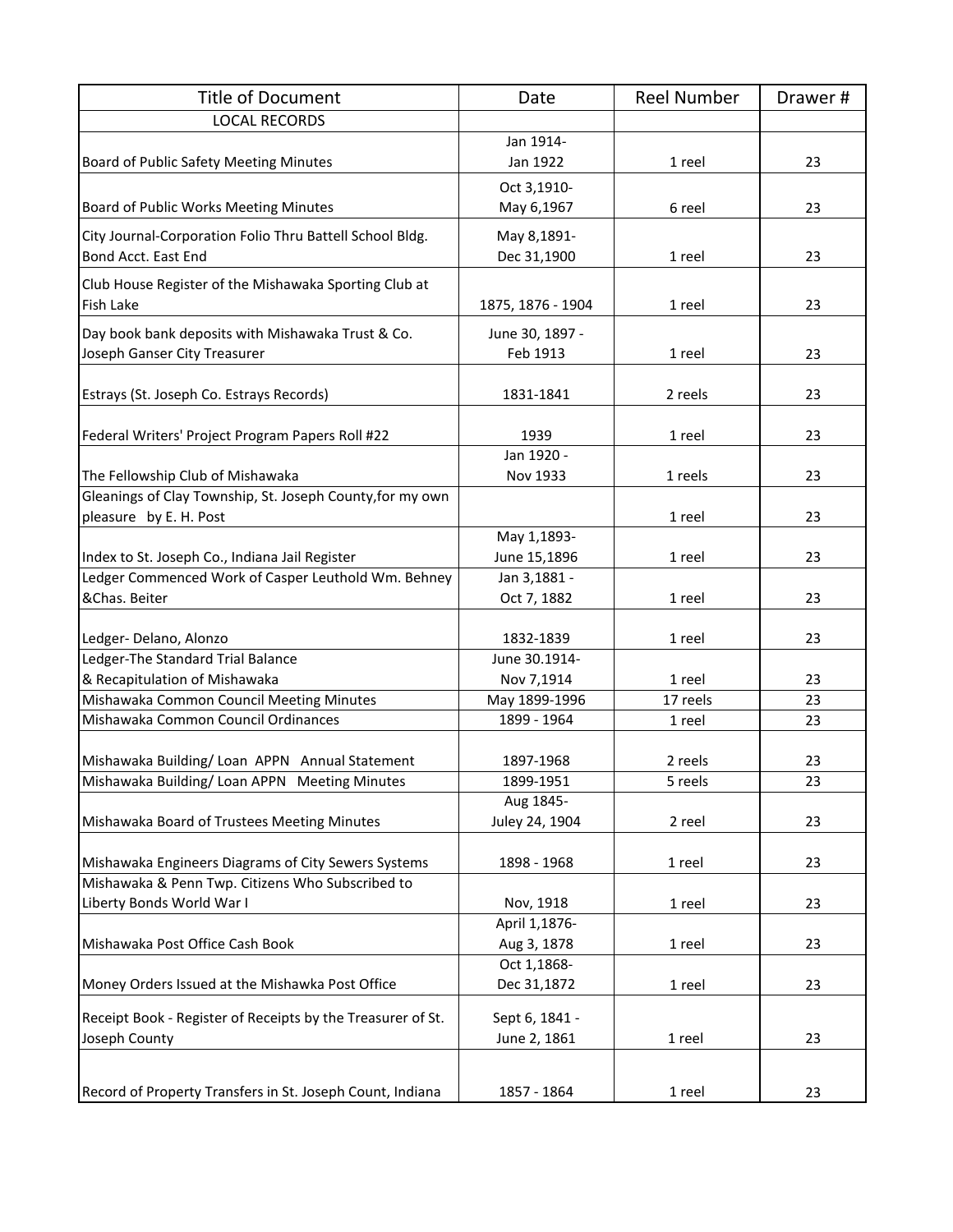| Register of Receipts by the Treasurer of St. Joseph County | 1841 - 1861       | 1 reel               | 23 |
|------------------------------------------------------------|-------------------|----------------------|----|
| Register of Receipts by County Treasurer of                |                   |                      |    |
| St. Joseph, Indiana                                        | 1852-1862         | 1 reel               | 23 |
|                                                            |                   |                      |    |
|                                                            |                   |                      |    |
| Rural Route Directory St. Joseph County, IN                | 1923              | 1 reel               | 23 |
| Special School Fund of the Town of Mishawaka               | 1859-1890         | 1 reel               | 23 |
| St. Joseph County Assessor's Records:                      |                   |                      |    |
| Penn and Portage Townships                                 | 1850              | 1 reel               | 23 |
| St. Joseph Co. Treasurer Tax Records.                      |                   |                      |    |
| (Twps. 38,37,36)                                           | 1836              | 1 reel               | 23 |
|                                                            |                   | 1 reel               |    |
| Porter Rae Cemetery (roll 72) (Item 1)                     |                   | 6 Items on this roll | 23 |
| Johnson and McCombs Genealogy (Item 2)                     |                   |                      |    |
| Haye/Simpson Bible Records (Item 3)                        |                   |                      |    |
| Weaver/Rochat, Rupel Genealogy (Item 4)                    |                   |                      |    |
| William G. Price, Jr. (Item 5)                             | 1918-1990         |                      |    |
| Rice/Hamblin Genealogy (Item 6)                            |                   |                      |    |
|                                                            | June 25,1853-     |                      |    |
| Mishawaka Cemetery Association                             | July 21, 1882     | 1 reel               | 23 |
|                                                            | Jan 23, 1899-     |                      |    |
| Mishawaka Cemetery Association                             | July 29, 1913     | 1 reel               | 23 |
| St Joseph Cemetery, Mishawaka                              | 1876 - 1967       | 3 reel               | 23 |
|                                                            |                   | 1 reel               |    |
| Odd Fellow Minute Book (item 1)                            | 1907-1933         | 6 Items on this roll | 23 |
| Account Book of Early South Bend Resident (Item 2)         | c.1825-1832       |                      | 23 |
| Mishawaka Voters Register List (Item 3)                    | May 1922-         |                      |    |
| Portage Prairie Cemetery Plot Map; Includes list of owners |                   |                      |    |
| and some burial permits (Item 4)                           |                   |                      |    |
| Nickerson/Kinney Bible Records (Item 5)                    | c.1880-1890       |                      |    |
| Birth Records, Mishawaka, Indiana (Item 6)                 |                   |                      |    |
| <b>Telephone Directory</b>                                 |                   |                      |    |
| Indiana Bell Telephone Directory for Mishawaka,            | 1904, 1924, 1926, |                      |    |
| South Bend, and Osceola                                    | 1935, 1936        | 1 reel               | 23 |
| Indiana Bell Telephone Directory for Mishawaka,            |                   |                      |    |
| South Bend, and Osceola                                    | 1937 - 1942       | 1 reel               | 23 |
| Indiana Bell Telephone Directory for Mishawaka,            |                   |                      |    |
| South Bend, and Osceola                                    | 1942 - 1946       | 1 reel               | 23 |
| Indiana Bell Telephone Directory for Mishawaka,            |                   |                      |    |
| South Bend, and Osceola                                    | 1947 - 1950       | 1 reel               | 23 |
| Indiana Bell Telephone Directory for Mishawaka,            |                   |                      |    |
| South Bend, and Osceola                                    | 1951 - 1953       | 1 reel               | 23 |
| <b>Catholic Churches of the Fort Wayne Diocese</b>         |                   | 5 reels              |    |
| St. Mary's of the Lake<br>(item 1)                         |                   |                      |    |
| First communion 1944-1958, Marriages 1919-1957,            |                   |                      |    |
| Baptisms 1909-1957, Confirmations 1942-1955, Deaths        |                   |                      |    |
| 1950                                                       |                   | Reel 1               | 23 |
| St. Bavo<br>(item 2) Deaths                                | 1903-1989         | Reel 1               | 23 |
| St. Bavo<br>(item3) Baptisms                               | 1903-1930         | Reel 1               | 23 |
| St. Bavo<br>(item 1) Baptisms                              | 1929-1950         | Reel 2               | 23 |
|                                                            |                   |                      |    |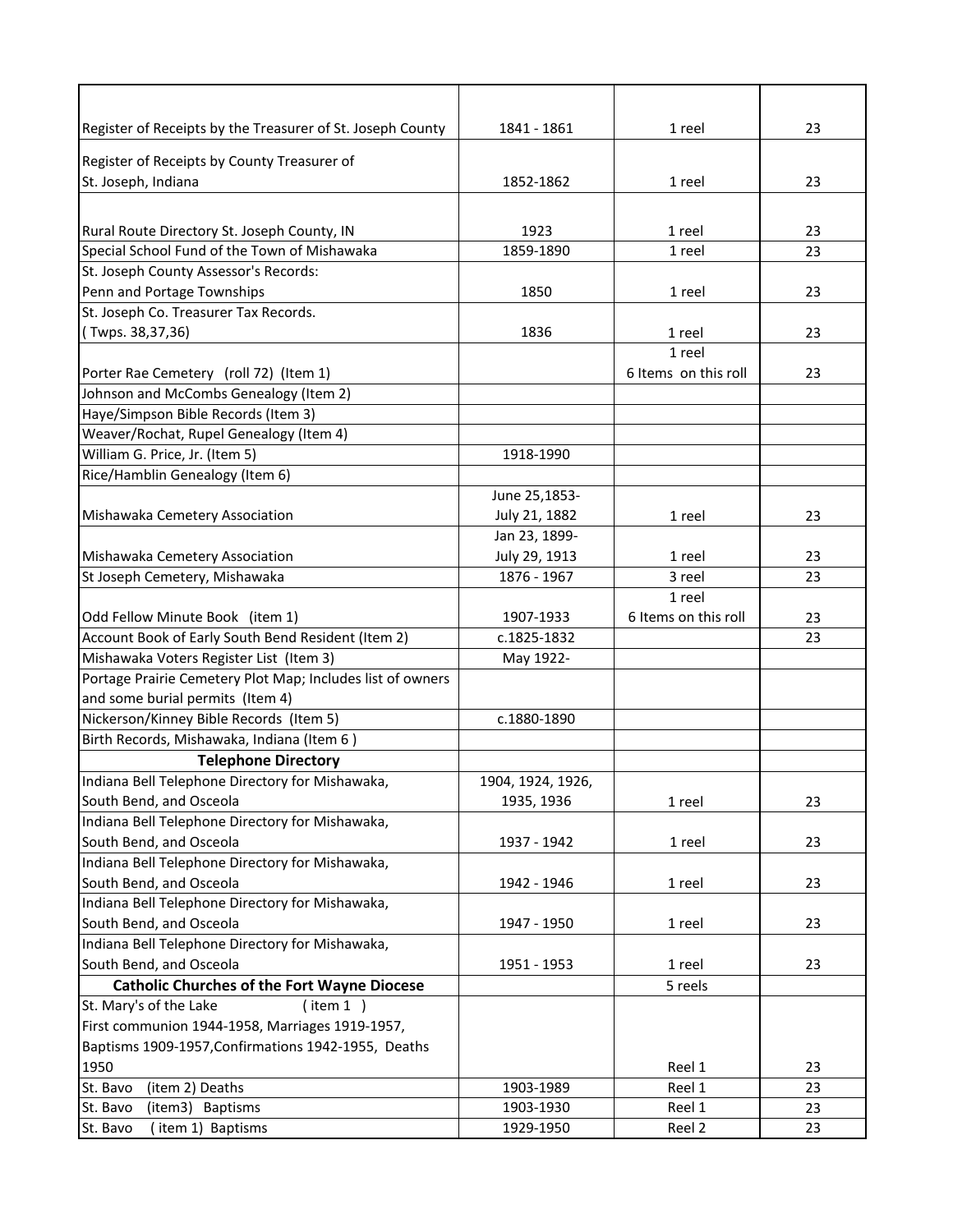| 23 |
|----|
| 23 |
| 23 |
| 23 |
|    |
|    |
| 23 |
| 23 |
| 23 |
|    |
|    |
| 23 |
| 23 |
| 23 |
| 23 |
| 23 |
| 23 |
| 23 |
| 23 |
|    |
| 23 |
|    |
| 23 |
|    |
|    |
|    |
|    |
| 23 |
|    |
|    |
| 23 |
|    |
|    |
|    |
|    |
|    |
|    |
|    |
|    |
| 23 |
|    |
|    |
| 23 |
| 23 |
| 23 |
|    |
| 23 |
|    |
|    |
|    |
|    |